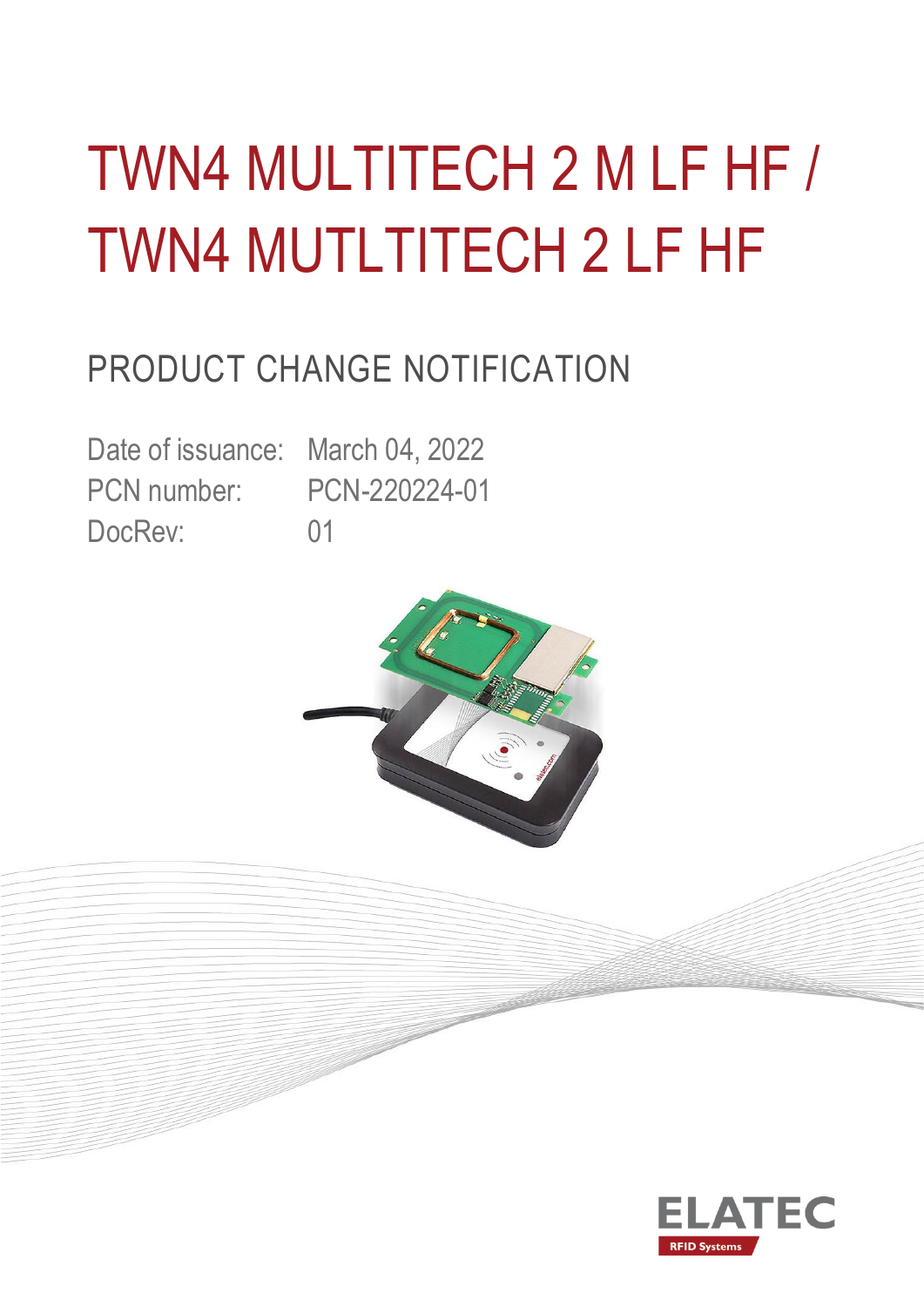# TABLE OF CONTENTS

| $1 \quad$      |     |  |  |  |  |
|----------------|-----|--|--|--|--|
|                | 1.1 |  |  |  |  |
|                | 1.2 |  |  |  |  |
| $2^{\circ}$    |     |  |  |  |  |
| $\mathcal{S}$  |     |  |  |  |  |
| $\overline{4}$ |     |  |  |  |  |
| 5              |     |  |  |  |  |
| $6\phantom{a}$ |     |  |  |  |  |

### <span id="page-1-0"></span>1 INTRODUCTION

#### <span id="page-1-1"></span>1.1 REASON FOR CHANGE

Due to the acute shortage of semiconductor technology, all sectors of the electronic industry face a chip allocation situation. Not only smartphones, cars, laptops, consumer electronics are affected, but also the RFID industry. Elatec constantly observes the chip market situation and decided in early stages of the shortage to integrate an alternative and compatible type of the main processor in our product lines. This enables Elatec to remain available for delivery and to stay a reliable partner for our customers.

In addition to the semiconductor shortage, the lead time for these components is also affected. The design-in of an alternative main processor allows a reasonable lead time, which benefits our customers.

#### <span id="page-1-2"></span>1.2 REVISION HISTORY

| .<br>JN |                                            | <b>HON</b><br>-- |              |
|---------|--------------------------------------------|------------------|--------------|
| 01      | 1.1.1<br>$- \cdot$<br>. I PA<br>וסוונ<br>ш |                  | 30004<br>.vz |

### <span id="page-1-3"></span>2 CHANGE DESCRIPTION

The integration of an alternative main processor as described in chapter 1.1. causes an upgrade of some product lines to a new **firmware version 4.07**. The new firmware 4.07 includes all features of the previous firmware versions.

The firmware version 4.07 requires a **bootloader version 1.50.** Please note that this bootloader version, isn't downwards compatible with older firmware versions than firmware version 4.07.

The version of the bootloader and the version of the firmware are visible on the label of the product, i.e., B/**B1.50**/NCF**4.07**/PRS1.04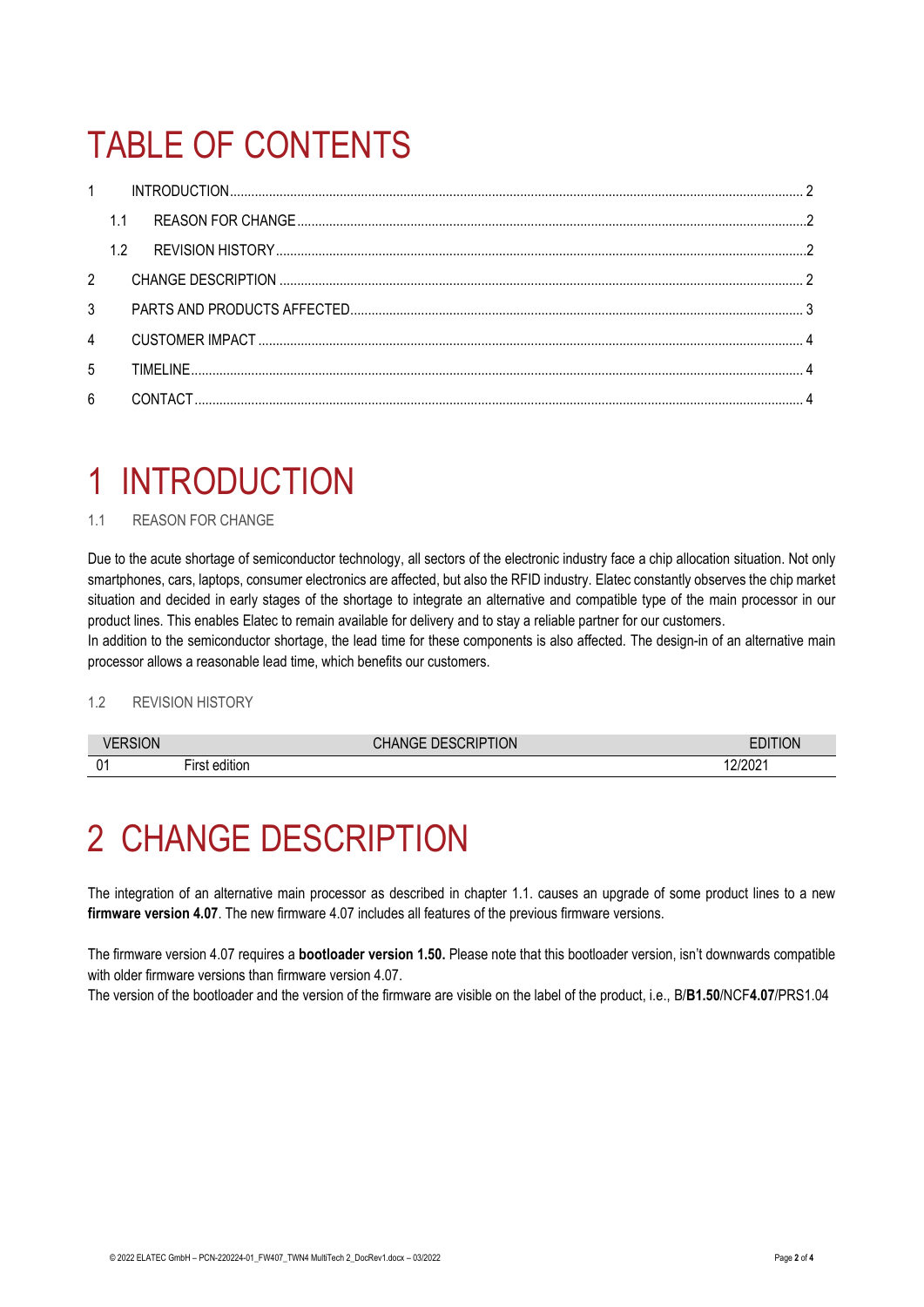# <span id="page-2-0"></span>3 PARTS AND PRODUCTS AFFECTED

Please find the products which are affected in the table beneath:

<span id="page-2-1"></span>

| <b>PART NUMBER</b> | <b>OLD FRIMWARE</b><br><b>VERSION</b> | <b>NEW FRIMWARE</b><br><b>VERSION</b> | <b>OLD BOOTLOADER</b><br><b>VERSION</b> | NEW BOOTLOADER<br><b>VERSION</b> |
|--------------------|---------------------------------------|---------------------------------------|-----------------------------------------|----------------------------------|
| T4BO-F6            | 3.06                                  | 4.07                                  | 1.08                                    | 1.50                             |
| T4BO-F6-P          | 3.06                                  | 4.07                                  | 1.08                                    | 1.50                             |
| T4BO-F6-PI         | 3.06                                  | 4.07                                  | 1.08                                    | 1.50                             |
| T4BO-F6-PIAVT      | 4.01                                  | 4.07                                  | 1.08                                    | 1.50                             |
| T4BT-FB2BEL6       | 3.06                                  | 4.07                                  | 1.08                                    | 1.50                             |
| T4BT-FB2BEL6-P     | 3.06                                  | 4.07                                  | 1.08                                    | 1.50                             |
| T4BT-FB2BEL6-PI    | 3.06                                  | 4.07                                  | 1.08                                    | 1.50                             |
| T4BT-FB2BEL6-SIMPL | 3.06                                  | 4.07                                  | 1.08                                    | 1.50                             |
| T4BT-FB2WEL6       | 3.06                                  | 4.07                                  | 1.08                                    | 1.50                             |
| T4BT-FB2WEL6-P     | 3.06                                  | 4.07                                  | 1.08                                    | 1.50                             |
| T4BT-FB2WEL6-PI    | 3.06                                  | 4.07                                  | 1.08                                    | 1.50                             |
| T4BT-FB3BEL6-P     | 3.06                                  | 4.07                                  | 1.08                                    | 1.50                             |
| T4BT-FB3BEL6-SIMPL | 3.06                                  | 4.07                                  | 1.08                                    | 1.50                             |
| T4BT-FB3WEL6-SIMPL | 3.06                                  | 4.07                                  | 1.08                                    | 1.50                             |
| T4BT-FB4BEL6       | 3.06                                  | 4.07                                  | 1.08                                    | 1.50                             |
| T4BT-FB4BEL6-P     | 3.06                                  | 4.07                                  | 1.08                                    | 1.50                             |
| T4BT-FB7BEL6       | 3.06                                  | 4.07                                  | 1.08                                    | 1.50                             |
| T4BT-FR2BEL6       | 3.06                                  | 4.07                                  | 1.08                                    | 1.50                             |
| T4BT-FR2BEL6-P     | 3.06                                  | 4.07                                  | 1.08                                    | 1.50                             |
| T4BT-FR2BEL6-PI    | 3.06                                  | 4.07                                  | 1.08                                    | 1.50                             |
| T4BT-FR2WEL6       | 3.06                                  | 4.07                                  | 1.08                                    | 1.50                             |
| T4BT-FR2WEL6-P     | 3.06                                  | 4.07                                  | 1.08                                    | 1.50                             |
| T4BT-FR2WEL6-PI    | 3.06                                  | 4.07                                  | 1.08                                    | 1.50                             |